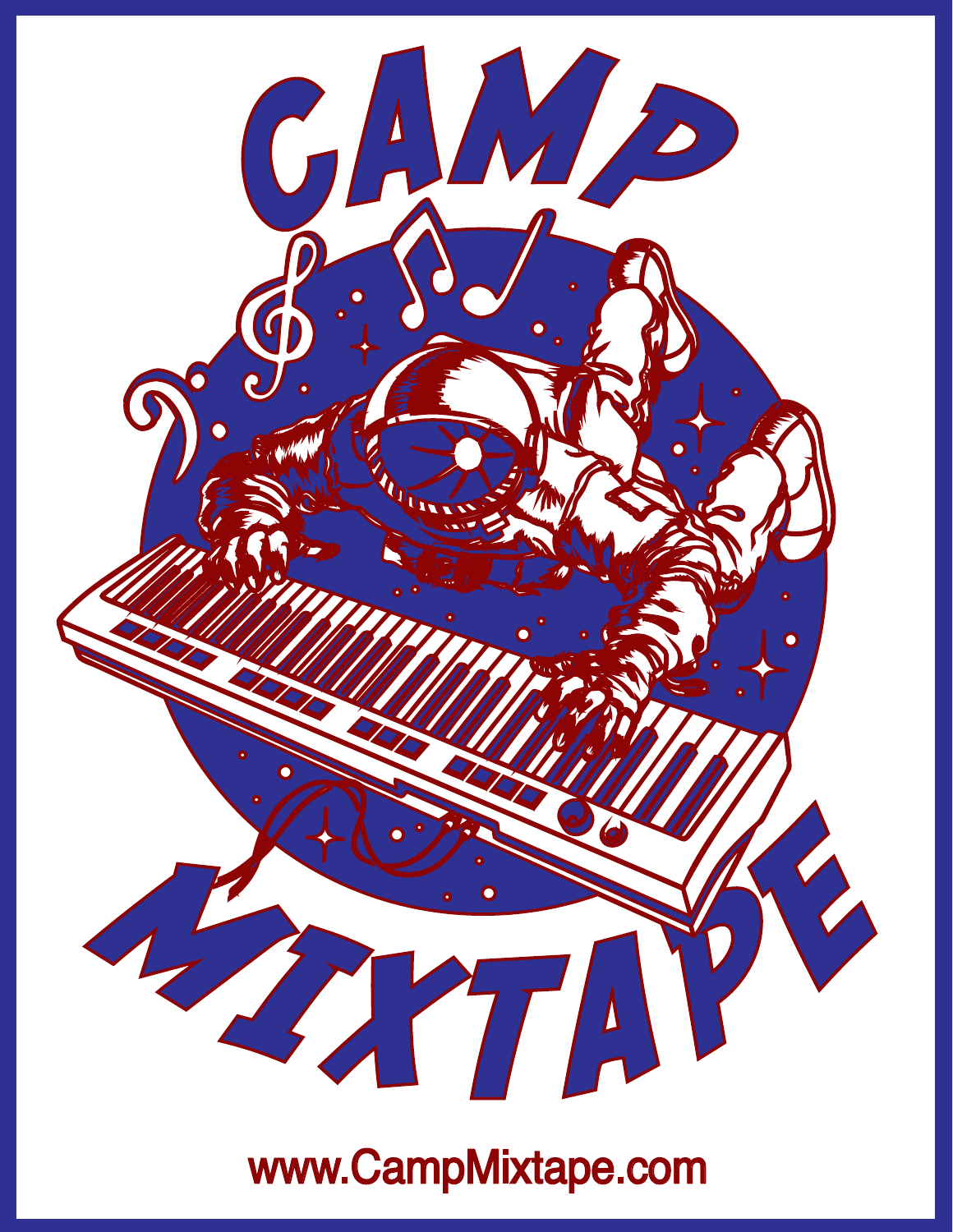# Welcome To Camp Mixtape

**Overview** Camp Mixtape is a music technology camp **that aims to help students realize their creative potential through a variety of fun and unique activities.** 

## Why Camp Mixtape

- **• Music Lab: Students will have hands-on opportunities to connect with technology, play musical instruments and record projects.**
- **Technology: Students will be guided through the creative and technical process of music production.**
- **• Storytelling: Students' curiosities will be captivated through carefully planned daily programs, talks and lab activities. They will gain practical modern skills in a collaborative and safe environment.**
- **Mixtape: Activities include sound hikes, beatmaking, field recording, voice processing, tactile sound control and more. Students will utilize accessible and innovative learning techniques culminating in a final audio/visual mixtape.**

#### **Contact**

 **Please reach out for detailed curriculum, pricing, and additional inquiries:** www.CampMixtape.com